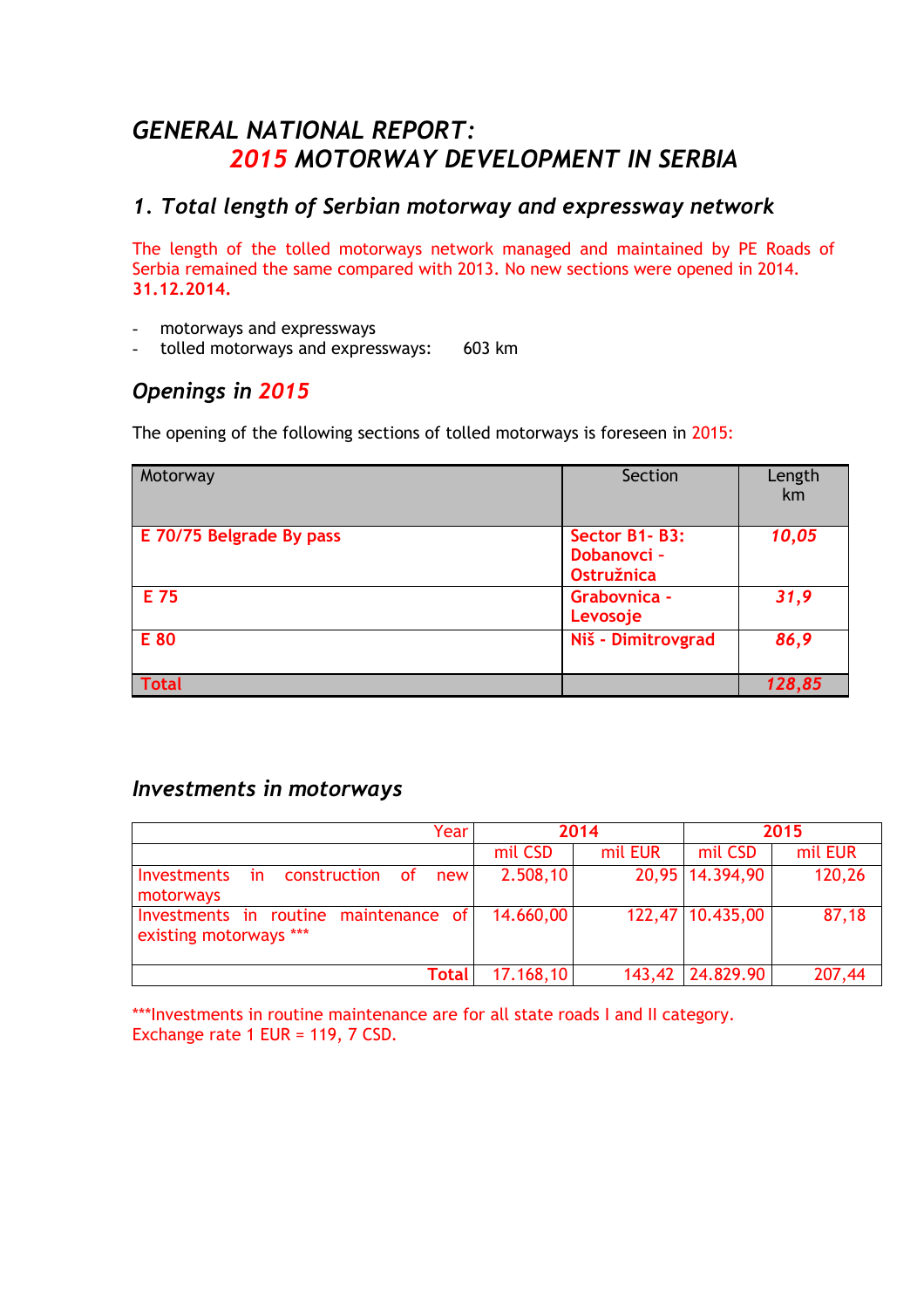# *Financing*

| Year                                           | 2014   | 2015 |
|------------------------------------------------|--------|------|
| <b>National Budget</b>                         | 34%    | 21 % |
| Loans (IFI)                                    | %<br>3 | 31 % |
| Own income (toll collection<br>and other fees) | 62 %   | 47 % |
|                                                |        |      |
| <b>Other funds</b>                             | 1%     | 1%   |
| <b>Total</b>                                   | 100 %  | 100% |

2

# *Traffic on Serbian motorway network*

According to the data published by Statistical Office of the Republic of Serbia estimated decreased of GDP 2014/2013 in Serbia is 1, 8 %.

Inflation rate in 2014 was (taking December 2014 / December 2013 price index) 1, 7 %.

*Traffic growth on motorway network in 2014 / 2013: 2, 44 % (taking into account the total volume of traffic on all tolled motorways in Serbia).*

# *Tolling system and tolling technologies used*

On two sections: Belgrade – Niš- Doljevac and Belgrade – Šid are installed so-called "closed" toll system and on section Belgrade-Subotica "open" toll system.

To save space and money a lot of lanes are mixed with manual and electronic toll.

#### **ETC Pay Toll system features**

- $\checkmark$  Cutting edge technology
- $\checkmark$  Interoperability with neighbouring countries (Montenegro and Federation of Bosnia and Herzegovina) as well as with other countries
- $\checkmark$  High reliability
- $\checkmark$  Easy to maintenance
- $\checkmark$  State-of-the-art technology
- $\checkmark$  Excellent working environment

#### **ETC Pay Toll system – Technology**

- $\checkmark$  ETC system was implemented in accordance with EU CEN 278/2004 and carrier frequency of 5.8 MHz
- $\checkmark$  Based on DSRC (Dedicated Short Range Communications) technology
- $\checkmark$  Implemented for pre-paid, post-paid and exempted users
- $\checkmark$  Each user of the ETC system has a on-board unit (OBU) attached to the windscreen of the vehicle
- $\checkmark$  Payment without stopping for all vehicle categories
- $\checkmark$  The speed of passing vehicles is limited to 50 km / h for safety reasons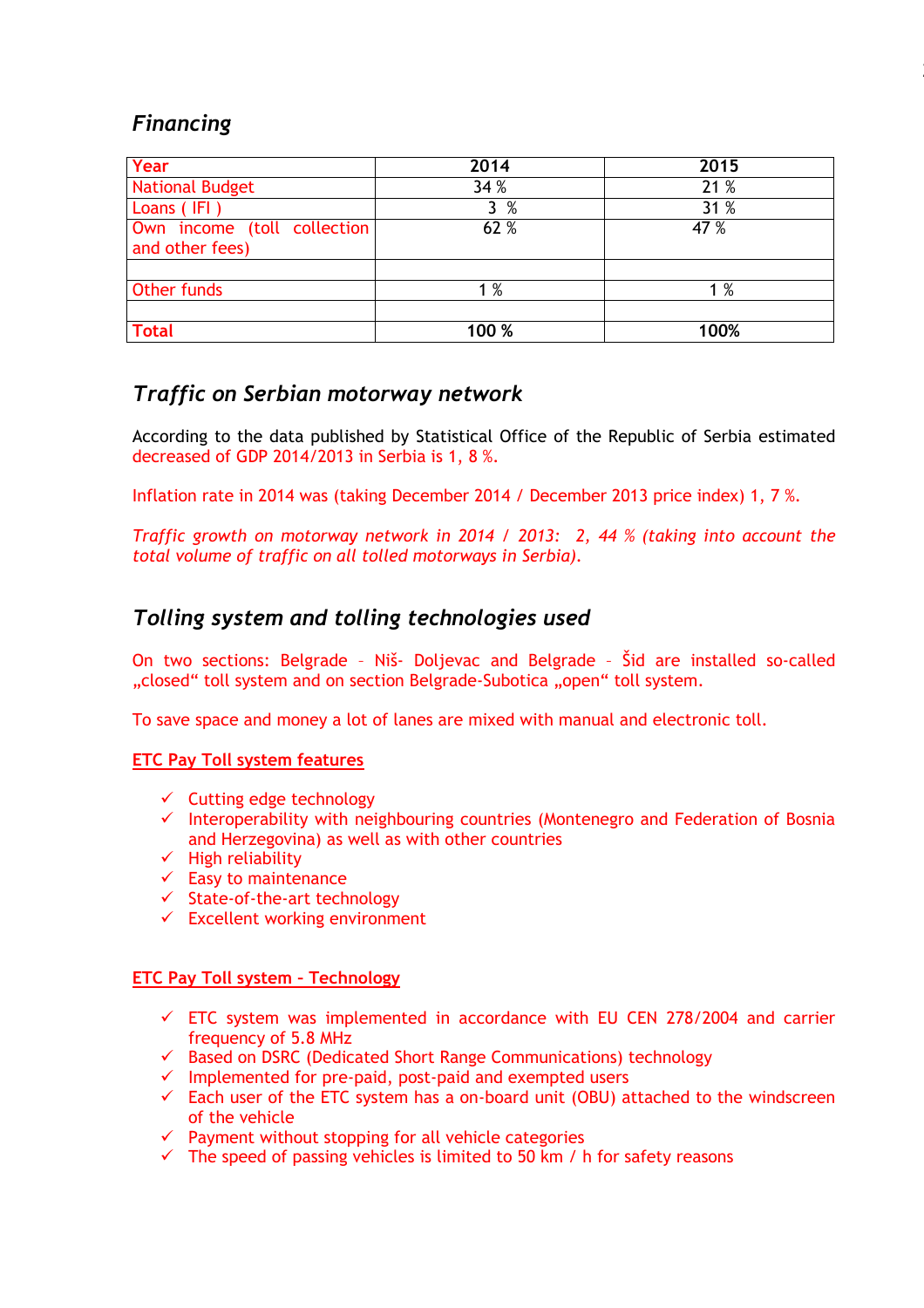# *Toll Rates*

Now In Serbia there are only four toll classes, as follows:

Toll classes:

#### 1a. Class

a. Motor vehicles with the characteristics of motorcycle, motor tricycle and quad

 $\frac{1. \text{ Class}}{a.}$ Motor vehicles with two axles and height equal to or lower than 1.3 m, measured at the first axle

b. Vans with two axles and total height equal to or lower than 1.9 m, with maximum allowed weight up to 3,500 kg

#### 2. Class

a. Motor vehicles with two axles and height equal to or lower than 1.3 m measured at the first axle, with trailers

b. Vans with two axles and total height equal to or lower than 1.9 m, with maximum allowed weight up to 3,500 kg with trailers

c. Vans with two axles and total height over 1.9 m, with maximum allowed weight up to 3,500 kg

#### 3. Class

a. Motor vehicles with two or three axles, with height over 1.3 m, measured at the first axle, with maximum allowed weight over 3,500 kg

b. Vans with two axles and total height equal to or over 1.9 m, with maximum allowed weight up to 3,500 kg with trailers

#### 4. Class

 Motor vehicles with four or more axles (also counting the trailers' axles), with height over 1.3 m, measured at the first axle, with maximum allowed weight over 3,500 kg

## *Revenues*

The gross toll income in 2014 was 16.094 million CSD or 138, 44 million EUR, taking the exchange rate 1 EUR = 116, 25 CSD.

The gross toll income in 2013 was 15.552,5 million CSD so the toll revenue approx. increased 3, 7 % in the year 2014 (calculated in national currency).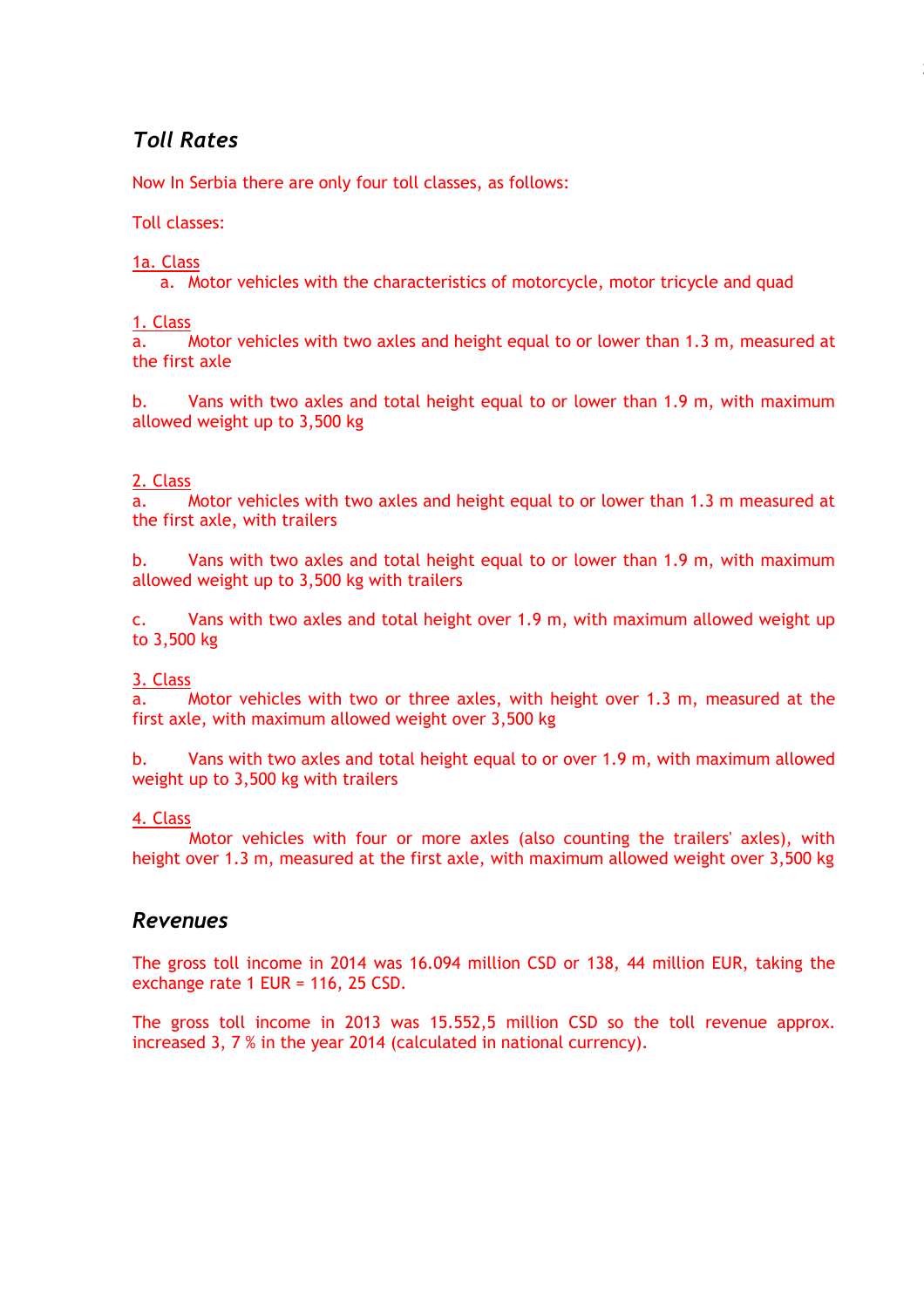# *Safety*

#### **Main indicators:**

According to statistical data published by Statistical Office of the Republic of Serbia in 2013 and the report published by Ministry of Internal Affairs in 2014 the following total of accidents on all roads in Serbia was:

4

Indicate the following main *ratios*:

|                      | Definition and<br>method of<br>calculation | In number for one<br>billion kilometres<br>travelled in 2014 | Variation in % in<br>2013/2014 |
|----------------------|--------------------------------------------|--------------------------------------------------------------|--------------------------------|
| Personal injury rate | 2013-96,6% total                           |                                                              | 2,6%                           |
|                      | number of injury                           |                                                              |                                |
|                      | 2014-97,1% total                           |                                                              |                                |
|                      | number of injury                           |                                                              |                                |
| Fatal accident rate  | 2013-1,6%<br>total                         |                                                              | 18,0%                          |
|                      | accident<br>of the control                 |                                                              |                                |
|                      | number                                     |                                                              |                                |
|                      | 2014-1,4%<br>total                         |                                                              |                                |
|                      | $of$ and $\overline{a}$<br>accident        |                                                              |                                |
|                      | number                                     |                                                              |                                |
| Rate of dead         | 2013-3,4%<br>total                         |                                                              | $-17,5%$                       |
|                      | number of dead                             |                                                              |                                |
|                      | 2014-2,9%<br>total                         |                                                              |                                |
|                      | number of dead                             |                                                              |                                |

|       | <b>Total number</b><br>of accidents | Number of<br>accidents with   No. of dead<br>a fatality |     | Total no. of<br>injured | No. of personal<br>injury<br>accidents |
|-------|-------------------------------------|---------------------------------------------------------|-----|-------------------------|----------------------------------------|
| 2013. | 37.163                              | 594                                                     | 650 | 18.476                  | 19.126                                 |
| 2014. | 35.010                              | 487                                                     | 536 | 17.991                  | 18.527                                 |

There is no available data about accidents with respect to designated motorway sections.

## *On-going projects:*

- **Construction of Belgrade by-pass Sector B1- B3: Dobanovci – Ostružnica / in progress**
- **Construction of Belgrade by-pass Sector 4: Construction of the "Petlovo Brdo" Interchanges** 
	-
- **E 763 Beograd – Požega / in progress E 80 Nis – Dimitrovgrad / in progress**
- **Finalization of the motorway section E 75 Grabovnica – Levosoje / in progress**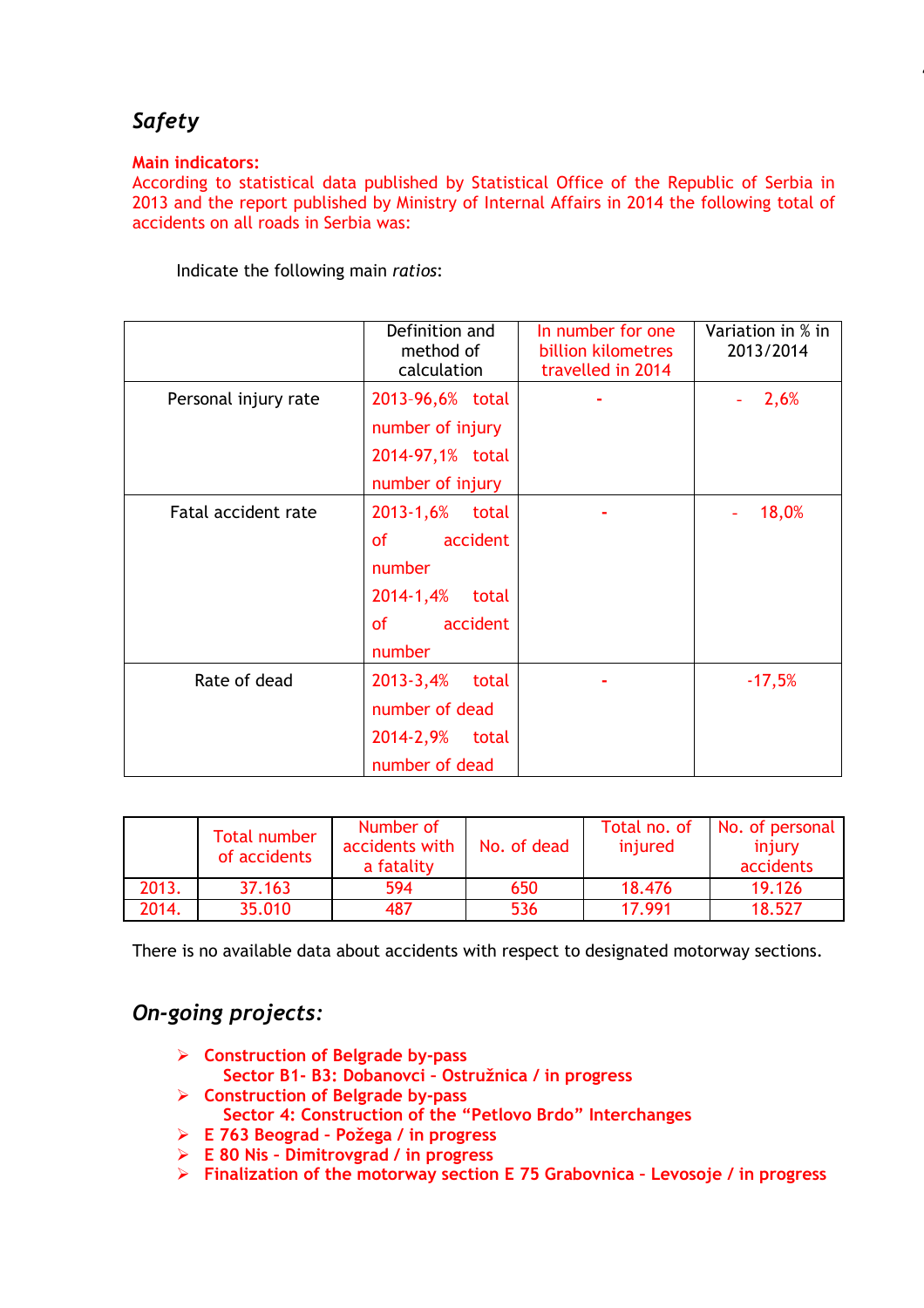## *Long term forecast and tendencies:*

- **Construction of the motorway E 70 Belgrade – Pančevo – Vršac**
- **Construction of Belgrade by-pass Section C Bubanj Potok - Pančevo**
- **E 763 Požega – Boljare**
- **E 761 Pojate – Preljina**
- **E 761 Požega – Užice – BIH**
- **E 761 Bulgarian border – Zaječar – Paraćin**
- **M 19, M 21 Novi Sad – Ruma – Šabac – Loznica**
- **M-24 Hungarian border – Kikinda – Pančevo – Kovin**
- **Nis – Merdare, Route no. 7 (SEETO), general design**

# *Significant actions already started and foreseen for 2015*

**Modernization of toll collection system in Serbia**

**Further modernization of toll collection in Serbia will be based on the new ETC system which was put into operation at the beginning of 2007 on motorway section Belgrade – Sid.** 

**By the end of 2015, closed toll collection system with two front toll stations and six lateral toll stations will be established on Belgrade-Subotica motorway on the section from toll station Stara Pazova to toll station Sirig. Two lateral toll stations Beška and Inđija are already modernized and the modernization of the remaining toll stations Stara Pazova, Maradik, Kovilj, Novi Sad-South, Novi Sad-North and Sirig are planned for modernization.**

**ETC represents completely new toll collection technology solution with the best cost/performance ratio. It also provides simple and reliable operation combined with the highest security of data exchange with encrypted data transfer.**

**The new system is completely in compliance with EU recommendations and standards for electronic tolling interoperability.** 

**The modernization of toll collection system is reflected in the following:**

- **it supports open and closed toll collection systems**
- **it enables payment transactions with cash, credit and debit cards and RF tags**
- **it performs automatic classification of vehicles**
- **it enables automatic vehicle licence plate recognition**
- **it enables electronic toll collection without stopping**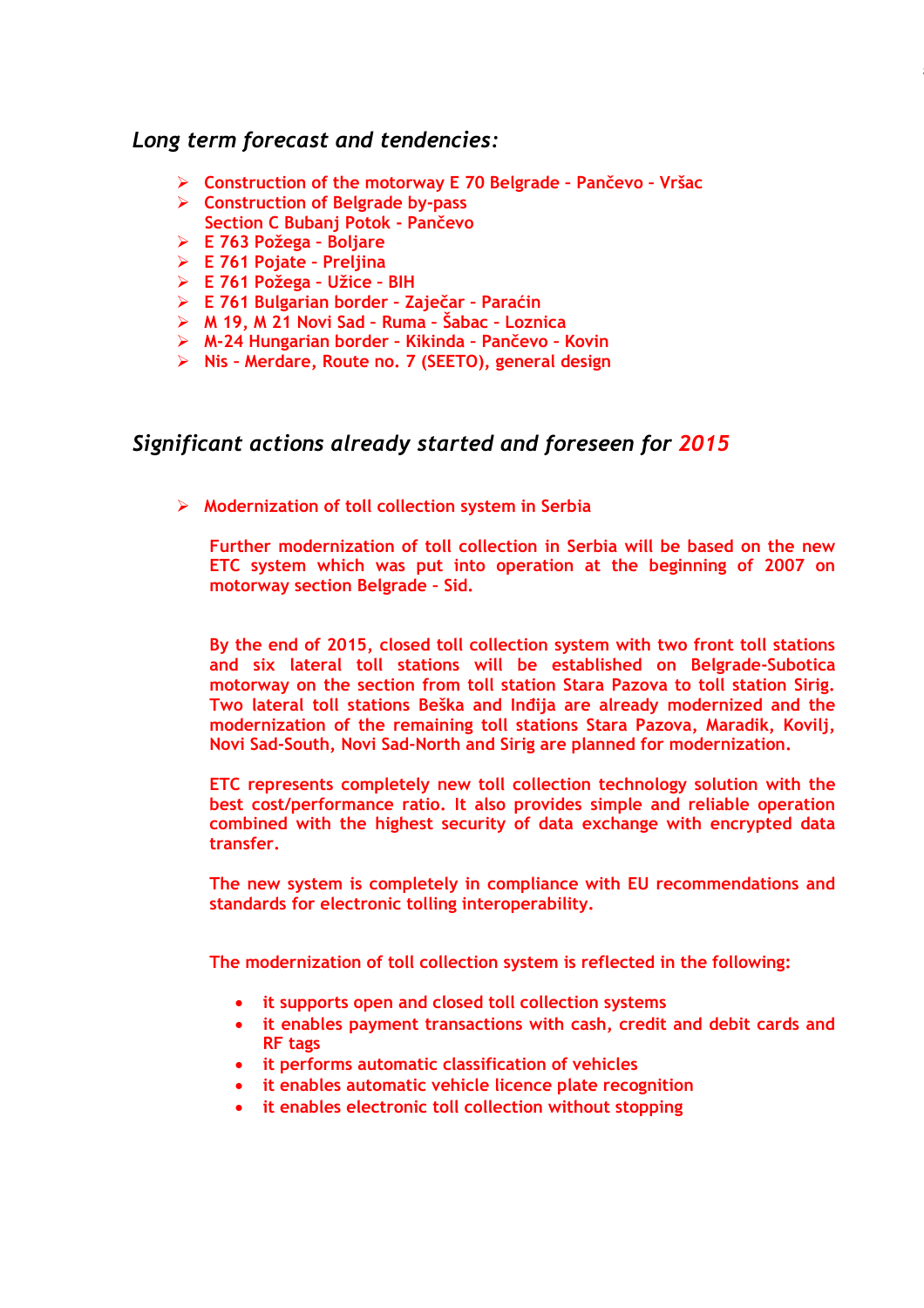| Country: REPUBLIC OF SERBIA                                | Indicate below how you calculate each figure<br>provided in the "2014" column | 2014 Figure      |
|------------------------------------------------------------|-------------------------------------------------------------------------------|------------------|
| Network length (Km)<br>2 x 2 lanes (Km)                    |                                                                               | 603 km<br>603 km |
| Number of km in construction                               |                                                                               | 128,85           |
| Forecasts of opening motorways section                     |                                                                               | 128,85           |
| Annual toll revenues* (in millions of Euros)               | 138,44 M EUR = 115,37 + 23,07 VAT                                             | 138,44 M EUR     |
| VAT % (Indicate the VAT % percentage to the toll revenues) |                                                                               | 20%              |
| Permanent staff                                            |                                                                               | 1290             |
| Average daily traffic (light vehicles)                     |                                                                               | $\prime$         |
| Average daily traffic (heavy vehicles)                     |                                                                               | $\prime$         |
| Average daily traffic (total = light + heavy vehicles)     |                                                                               | $\prime$         |
| Total number of accidents                                  |                                                                               | 35.010           |
| Number of personal injury accidents                        |                                                                               | 18.527           |
| Number of dead                                             |                                                                               | 536              |
| <b>Fatality rate</b>                                       |                                                                               | $-2,9%$          |
| Kilometres travelled $(10^6 \times km)$                    |                                                                               |                  |
|                                                            |                                                                               |                  |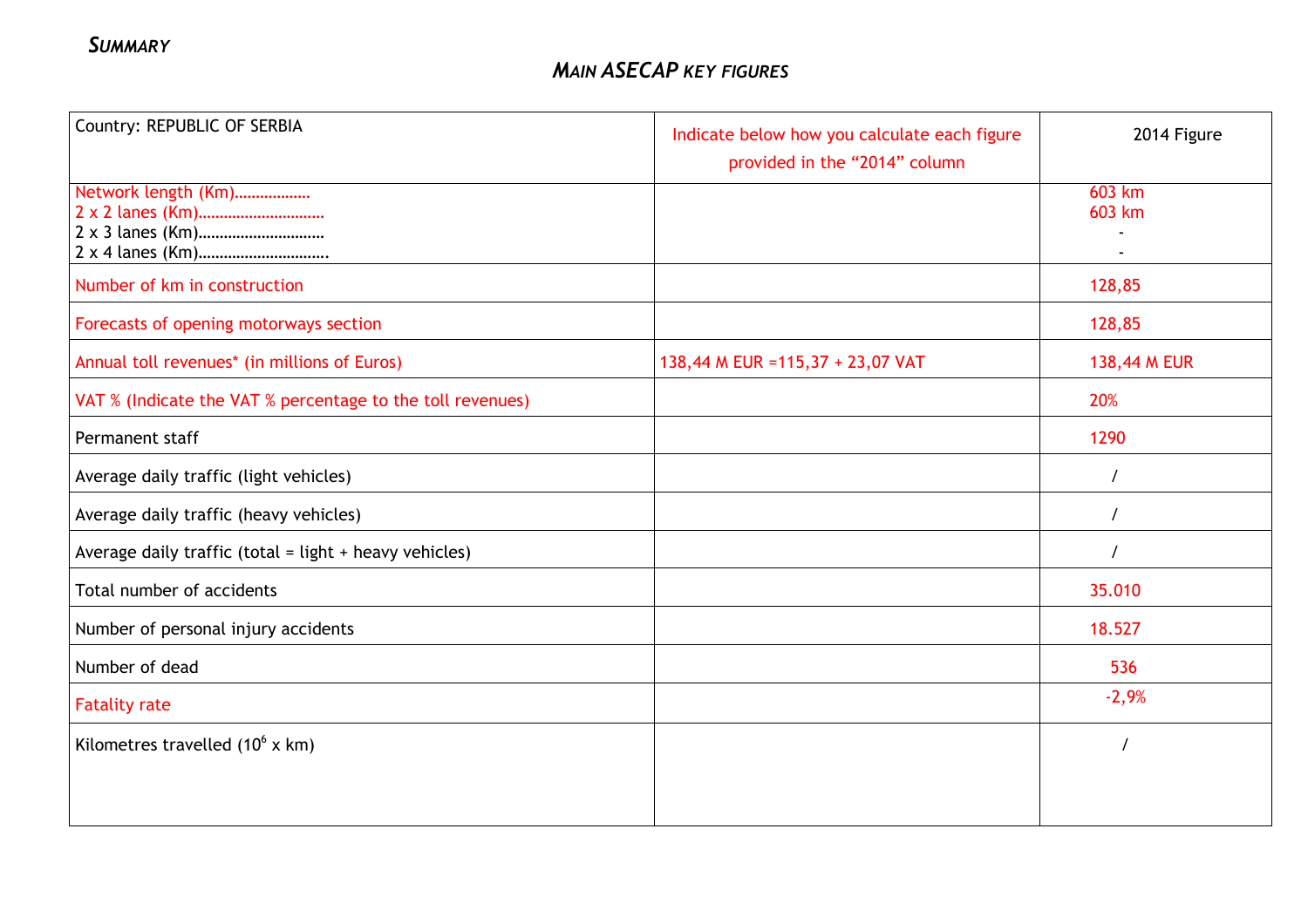|                                                                                                                                       | Indicate below how you calculate each figure<br>provided in the "2014" column | 2014                                  |
|---------------------------------------------------------------------------------------------------------------------------------------|-------------------------------------------------------------------------------|---------------------------------------|
| Number of toll transactions (Total)<br>Number of toll transactions (light vehicles):<br>Number of toll transactions (heavy vehicles): |                                                                               | 37.003.992<br>30.776.863<br>6.227.129 |
| Number of toll stations                                                                                                               |                                                                               | 38                                    |
| Number of toll lanes                                                                                                                  |                                                                               | 196                                   |
| Number of ETC lanes                                                                                                                   |                                                                               | $143**$                               |
| Number of ETC subscribers (Total):<br>Number of ETC subscribers (light vehicles):<br>Number of ETC subscribers (heavy vehicles):      |                                                                               | 38.463<br>19.019<br>19.444            |
| Number of service areas (equipped with petrol stations)                                                                               |                                                                               | 109                                   |
| Number of rest areas                                                                                                                  |                                                                               | 177                                   |
| Number of restaurants                                                                                                                 |                                                                               | 20                                    |
| Number of hotels                                                                                                                      |                                                                               | 60                                    |

**\***please provide the figure VAT and other taxes excluded.

\*\* 138 combined manual and ETC and 5 ETC only

\*\*\* There is no data available on AADT on all motorways in Serbia; instead PE Roads of Serbia uses data about total traffic flow volume at designated sections of motorways as shown in table 1. For the purpose of this report vehicles belonging to I and II class are designated as light vehicles and vehicles belonging to III and IV class are designated as heavy vehicle